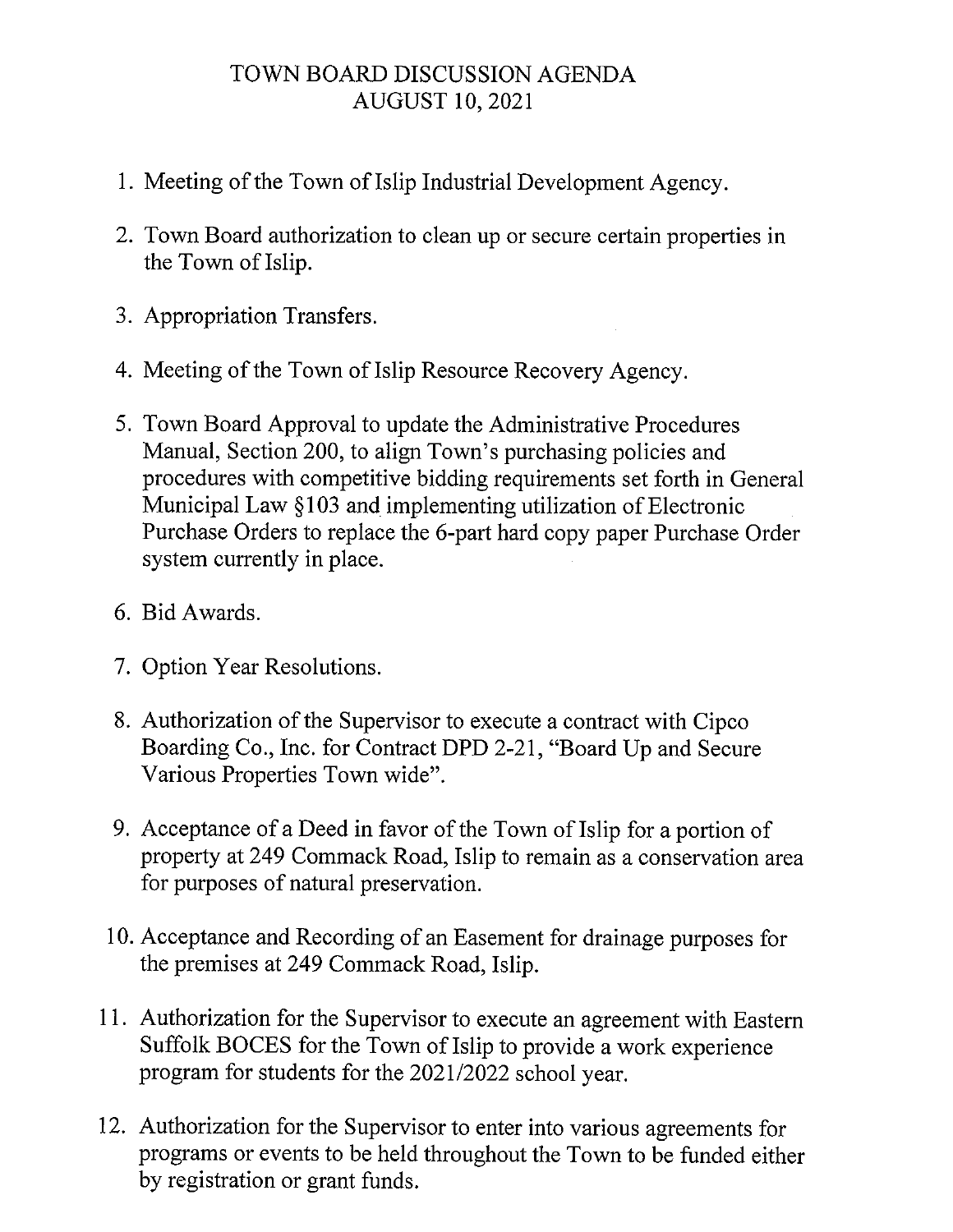- 13. Acceptance of a Community Improvement Fee from Robert & Linda Strauss in relation to a minor subdivision for parcels of Land located in Bohemia.
- 14. Acceptance of New York State Aid as "pass through" funds from Suffolk County for Positive Youth Development and Runaway/Homeless Programs.
- 15. Authorization for the Supervisor to enter into agreements to accept funding from Suffolk County for Youth Development and Delinquency Prevention Programs.
- 16. Appointment of Regina Santo as a member to the Town of Islip Disability Board.
- 17. Authorization for the Supervisor to exercise the First Option Year to the Contract with Com-Net Software as the Sole Supplier of Hardware and Software Applications Support Services for the Multi-User Flight Information Display System at Long Island MacArthur Airport.
- 18. Special Events.
- 19. Acceptance of a Deed from 3450 Veterans Memorial Highway LLC for property located at 3450 Veterans Memorial Highway in Bohemia for highway purposes.
- 20. Town Board approval to ensure that the current base proportion ratios of either the homestead and non-homestead class for the 2021/2022 assessment year does not exceed the adjusted base proportion of the immediate proceeding year by one percent in accordance with Real Property Tax Law Section 1903, and Town of Islip Local Law No. 3 of 1982.
- 21. Town Board Approval awarding bid and authorizing the execution of Contract for Contract Bid Areas 8, 9, 14, 28, 30, 34, 40, 45, 58, 60, 64, 67, 69 and 70 within the Town of Islip Consolidated Refuse and Garbage District (2022-2026 Solid Waste Collection Contract).